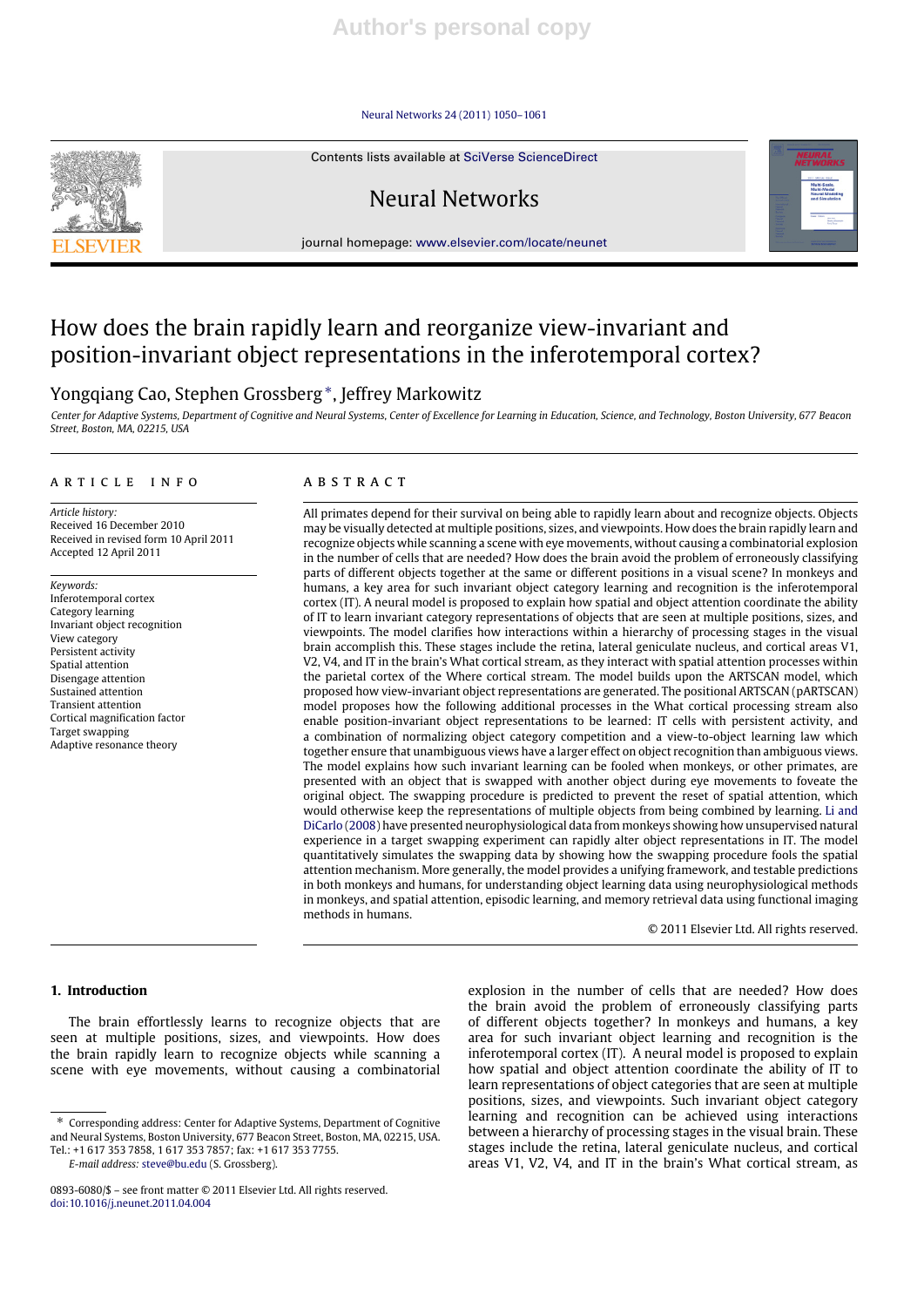they interact with spatial attention processes within the parietal cortex of the Where cortical stream. The model builds upon the ARTSCAN model (Fazl, Grossberg, & Mingolla, 2009; Grossberg, 2009), which proposed how view-invariant object representations may be learned and recognized.

A key prediction of the ARTSCAN model is how the reset of spatial attention in the Where cortical stream prevents views of different objects from being learned as part of the same invariant IT category. The positional ARTSCAN (pARTSCAN) model that is developed in the current article proposes how the following additional processes in the What cortical processing stream also enable position-invariant object representations to be learned: IT cells with persistent activity, and a combination of normalizing object category competition and a view-to-object learning law which together ensure that unambiguous views have a larger effect on object recognition than ambiguous views. The model is tested by simulating neurophysiological data from a target swapping experiment of Li and DiCarlo (2008) that is predicted to fool the spatial attentional reset mechanisms which usually keep different object views separated during learning.

Many electrophysiological experiments have shown that cells in the inferotemporal (IT) cortex respond to the same object at different retinal positions; for example, many IT cells show little attenuation in firing rate across object translations (Booth & Rolls, 1998; Desimone & Gross, 1979; Gross, Rocha-Miranda, & Bender, 1972; Ito, Tamura, Fujita, & Tanaka, 1995; Schwartz, Desimone, Albright, & Gross, 1983). The target swapping experiment of Li and DiCarlo (2008) showed, in addition, how the positional selectivity of cells in IT can be altered by experience. Their experiment was divided into two exposure phases, in which two extra-foveal positions (3° above or below the center of gaze) were prechosen as swap and non-swap positions. The experiment studied IT neuronal responses to two objects that initially elicited strong (object *P*, preferred) and moderate (object *N*, non-preferred) responses at the two positions. The monkey always began a learning trial looking at a fixation point. During a ''normal exposure'', when an object appeared at the prechosen non-swap position, the monkey quickly moved its eyes to it with a saccadic eye movement that brought its image to the fovea. During a ''swap exposure'', in which an object appeared at the prechosen swap position, the object *P* (or *N*) was always swapped for the other object *N* (or *P*) during the saccade. Li and DiCarlo found that IT neuron selectivity to objects *P* and *N* at the swap position was reversed with increasing exposure (see Fig. 1(A)), but there was little or no change at the non-swap position.

The pARTSCAN model (Fig. 2) quantitatively explains and simulates the Li and DiCarlo data as a manifestation of the mechanisms whereby the brain learns position-invariant object representations. Some prominent efforts to model IT have built invariant representations using a hierarchy of feedforward filters leading to a learned category choice (Bradski & Grossberg, 1995; Grossberg & Huang, 2009; Riesenhuber & Poggio, 1999, 2000, 2002), or through grouping object translations through time (Fazl et al., 2009; Wallis & Rolls, 1997). The pARTSCAN model proposes how the brain learns position-invariant object representations that are consistent with the Li and DiCarlo swapping data. In particular, the pARTSCAN model, as in the ARTSCAN model on which it builds, proposes how multiple brain processing stages, beginning in the retina and lateral geniculate nucleus (LGN), and proceeding through cortical areas V1, V2, V4, and IT in the What cortical stream, can gradually learn such position-invariant object representations, as they interact with Where cortical processes stages in the parietal cortex.

The ARTSCAN model proposes how an object's surface representation in cortical area V4 generates a form-fitting distribution of spatial attention, or ''attentional shroud'', in the parietal cortex of the Where cortical stream. All surface representations dynamically compete for spatial attention to form a shroud. The winning shroud (or shrouds; see Foley, Grossberg, and Mingolla (submitted for publication) for simulations of multifocal attention) remains active due to a surface-shroud resonance that persists during active scanning of the object with eye movements. The active shroud regulates eye movements and category learning about the attended object in the following way.

The first view-specific category to be learned for the attended object also activates a cell population at a higher processing stage. This cell population will become a view-invariant object category. Both types of category are assumed to form in the IT cortex of the What cortical stream. As the eyes explore different views of the object, previously active view-specific categories are reset to enable new view-specific categories to be learned. What prevents the emerging view-invariant object category from also being reset? The shroud maintains the activity of the emerging viewinvariant category representation by inhibiting a reset mechanism, also predicted to be in the parietal cortex, that would otherwise inhibit the view-invariant category. As a result, all the viewspecific categories can be linked through associative learning to the emerging view-invariant object category. Indeed, these associative linkages create the view invariance property.

Shroud collapse disinhibits the reset signal, which in turn inhibits the active view-invariant category. Then a new shroud, corresponding to a different object, forms in the Where cortical stream as new view-specific and view-invariant categories of the new object are learned in the What cortical stream. The model hereby mechanistically clarifies basic properties of spatial attention shifts (engage, move, disengage) and inhibition of return. As noted in Section 4, the concepts of shroud persistence and reset clarify traditional ideas about sustained and transient attention, respectively.

The ARTSCAN model does not, however, explain how position-invariant object categories are learned and recognized. The current article proposes what additional brain mechanisms are needed to learn position-invariant object categories. These new mechanisms include a new functional role for cells with persistent activity in IT (see Brunel, 2003; Fuster & Jervey, 1981; Miyashita&Chang, 1988; Tomita, Ohbayashi, Nakahara, Hasegawa, & Miyashita, 1999) and a competitive learning law whereby more predictive unambiguous object views learn to have a larger effect on object recognition than less predictive ambiguous views.

The pARTSCAN model quantitatively simulates the swapping data by showing how the swapping procedure fools the spatial attentional shroud mechanism that usually is reset when a new object is presented, thereby preventing multiple objects from learning to activate the same invariant object category. The model predicts that the shroud of the previous object is not reset during the swap with another object. Persistence of this attentional shroud across swaps leads to rapid reshaping of IT receptive fields through unsupervised natural visual experience when it interacts with IT persistent activity and competitive learning. In addition to these prediction, which can be tested in monkeys, a prediction is made in Section 4 about how to test the shroud hypothesis during a swapping experiment using fMRI in humans. The same combination of brain mechanisms can also explain how swapping targets of different sizes can lead to rapid learning of the corresponding mixtures of object views at different sizes (Li & DiCarlo, 2010).

## **2. Results**

#### *2.1. Model processing stages*

The model consists of the following processing stages. See Fig. 2. These stages are described heuristically in this section and mathematically in Section 5.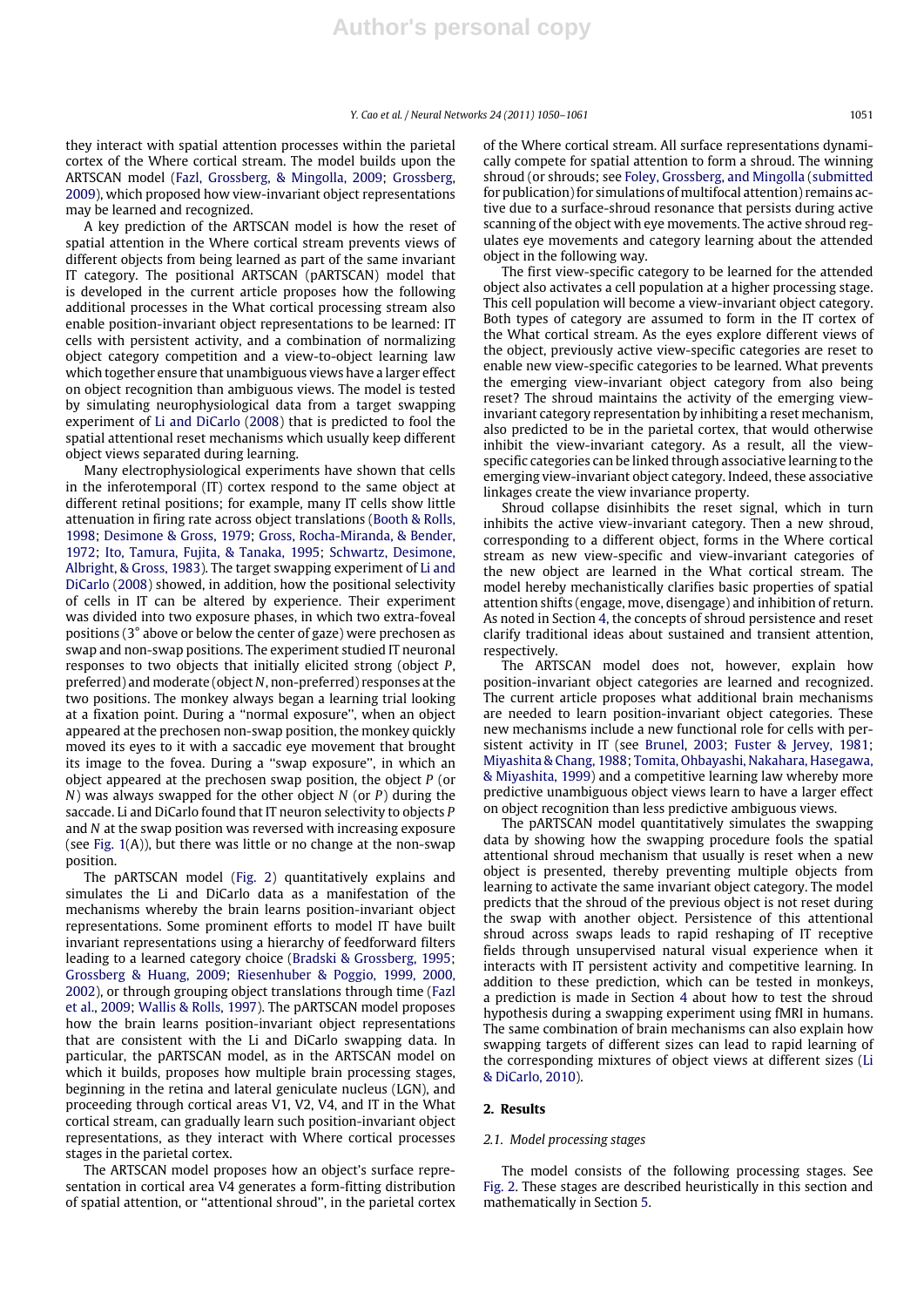1052 *Y. Cao et al. / Neural Networks 24 (2011) 1050–1061*



**Fig. 1.** Experimental data and model simulation. (A) The Li and DiCarlo experimental data, which shows that IT neuron selectivity to objects *P* and *N* at swap position is reversed with increasing swap exposures. (B) Left: The selectivity of model IT object category neuron *O<sup>p</sup>* to views of objects *P* and *N* at the swap position as a function of swap exposures. These selectivity values are computed as the normalized object category neuron activities that are defined by Eq. (21). They have the same sizes as the view-to-object connection weights that are defined by Eq. (22). The selectivity to objects *P* and *N* reverses at about 600 swaps, which is consistent with the experimental data in A. Increasing the learning rate in Eq. (24) will advance the reversal time, and vice versa. Right: A zoom for the first 100 swaps of the model IT neuron. (C) Left: Mean object selectivity change as a function of the number of swap exposures for experimental IT neurons,  $\Delta(P - N) = (P - N)_{\text{post-exposure}} - (P - N)_{\text{pre-exposure}}$ . Right: Normalized object selectivity change as a function of the number of swap exposures for the model IT object neuron. The normalized object selectivity change is computed by  $\Delta(W_P - W_N)C$ , where *W<sup>P</sup>* and *W<sup>N</sup>* are the connection weights of the model IT object neuron with view integrator neurons of objects *P* and *N*, and *C* is a normalization constant (8.3). *Source:* (A) and (C) Left are adapted with permission from Li and DiCarlo (2008).

*Contrast normalization and discounting the illuminant*. The contrasts in each input image are normalized, and background illumination is discounted, in the simplified model retina and LGN by an on-center off-surround network whose cells obey membrane, or shunting, equations (Grossberg & Todorovic, 1988; Werblin, 1971). This network defines ON cells that are turned on by image luminance increments. A parallel off-center on-surround network defines OFF cells that are turned on by image luminance decrements.

*Cortical magnification*. The foveal area is over-represented and the extra-foveal area under-represented due to the cortical magnification factor whereby outputs from the LGN are represented in cortical area V1 (Daniel & Whitteridge, 1961; Fischer, 1973; Horton & Hoyt, 1991; Schwartz, 1980; Tootell, Silverman, Switkes, & DeValois, 1982; Van Essen, Newsome, & Maunsell, 1984). Cortical magnification is carried out by a log-polar transform (Schwartz, 1980).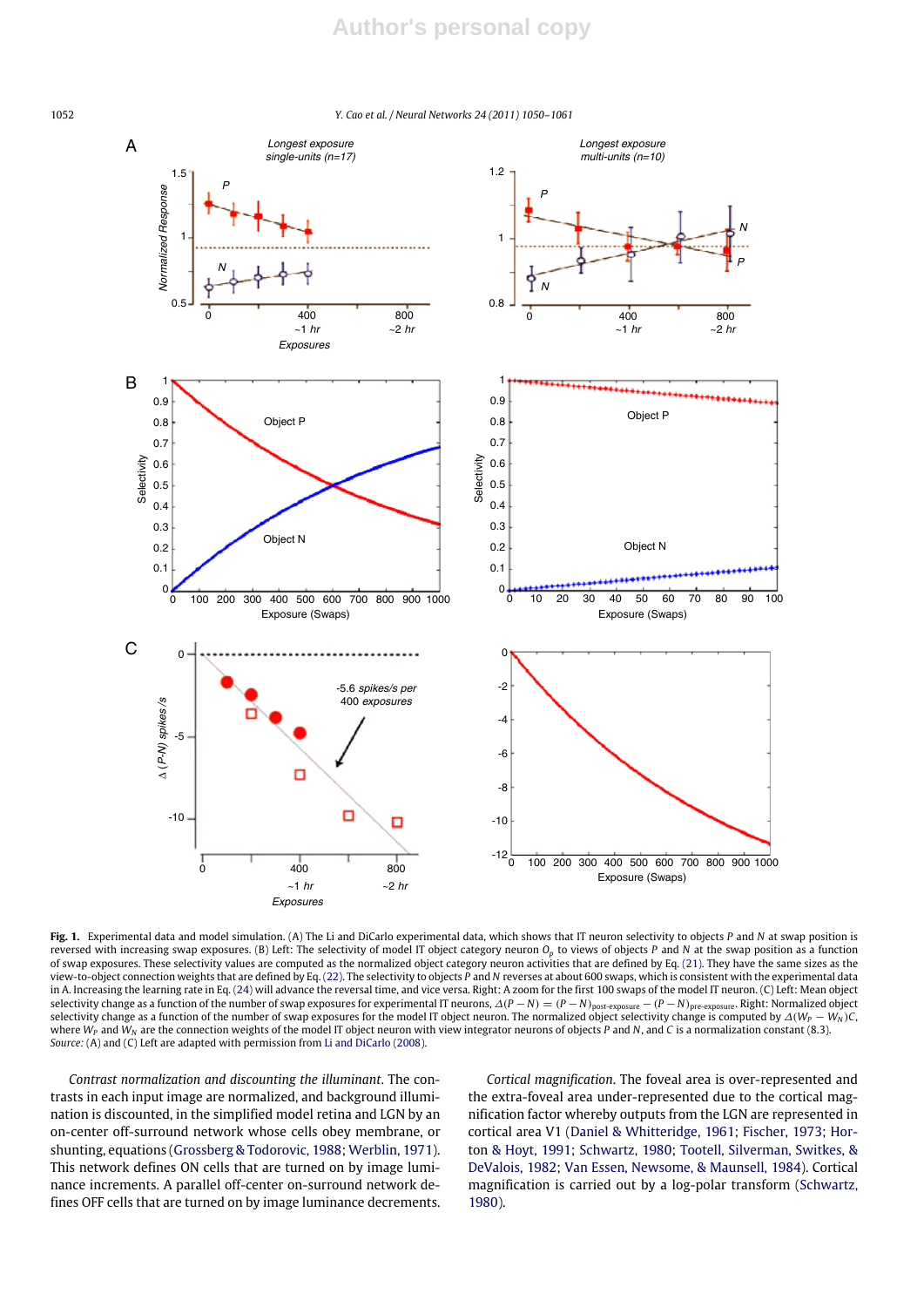*Y. Cao et al. / Neural Networks 24 (2011) 1050–1061* 1053



**Fig. 2.** Model processing stages. See the text for details.

*Object boundaries*. The contrast-normalized and log-polartransformed ON and OFF cell outputs are added at each position to form object boundary representations in the model cortical area V2 (Peterhans & von der Heydt, 1989; von der Heydt & Peterhans, 1989; von der Heydt, Peterhans, & Baumgartner, 1984). Many psychophysical studies have supported the prediction that boundaries and surfaces are the perceptual units of threedimensional (3D) vision (Grossberg, 1987). Boundaries are often sufficient to enable object recognition (Alvarez & Cavanagh, 2008; Bradski & Grossberg, 1995; Davidoff, 1991; Elder & Zucker, 1998; Grossberg, 1994; Grossberg & Mingolla, 1985; Lamme, Rodriguez-Rodriguez, & Spekreijse, 1999; Peterhans & von der Heydt, 1989; Rogers-Ramachandran & Ramachandran, 1998), and that is the case for the targeted neurophysiological data.

To quantitatively fit these data, no further boundary processing beyond contrast-normalized ON and OFF cell outputs is needed. However, the current simplified model is consistent with the more sophisticated 3D LAMNART model of how depth-selective boundaries may be formed, completed, and used to separate figures from their backgrounds. The current model can consistently be extended to include these additional mechanisms in cases where more ambiguous natural images require further processing; see, e.g., Cao and Grossberg (2005), Fang and Grossberg (2009) and Grossberg and Yazdanbakhsh (2005).

*View category learning via top-down attentive matching and memory search*. Accumulating evidence supports the hypothesis that the inferotemporal (IT) cortex learns to categorize objects. Some IT cells learn about individual views of an object. These neurons learn to categorize a seemingly infinite set of views into finitely many view-specific categories (Bradski & Grossberg, 1995; Bulthoff & Edelman, 1992; Bulthoff, Edelman, & Tarr, 1995; Carpenter&Ross, 1993; Fazl et al., 2009; Logothetis, Pauls, Bulthoff, & Poggio, 1994; Poggio & Edelman, 1990; Riesenhuber & Poggio, 2000; Seibert & Waxman, 1992). Each view-specific category can learn to respond to modest changes in object boundaries due to different orientations, sizes, and viewpoints. However, if any of these factors changes too much as the eyes move on an object surface, or the surface moves relative to the eyes, then an active view-specific category is reset. As this happens through time, view-specific category neurons that respond to different views of the same object learn to activate the same neuronal population, creating a view-invariant category representation of the object.

In the pARTSCAN model, contrast-normalized, log-polar transformed boundaries are the inputs to the model IT, which rapidly



Fig. 3. View category learning circuit. Top-down expectations are attentively matched against bottom-up input features. Attended critical features are learned. A big enough mismatch (i.e., one that does not satisfy the vigilance criterion in the orienting system *O*) causes a burst of novelty-sensitive arousal from *O* that inhibits the active category and triggers search for and learning of a better matching category. *C*: biased competition; black arrowheads: excitatory connections; black disks: inhibitory connections; black semicircles: learned connections.

learns view categories from these individual experiences through time. In order to ensure the stability of this learning though time, in addition to bottom-up learning within the adaptive filters that activate IT view categories, the activated view categories read out learned top-down expectations whose prototypes are matched against the boundary feature patterns (Fig. 3; Bhatt, Carpenter, & Grossberg, 2007; Carpenter & Grossberg, 1987, 1991, 1993; Grossberg, 1980, 2007; Miller, Li, & Desimone, 1993). This matching process focuses object attention on the pattern of critical boundary features that have been learned by the prototype of the expectation. This process of focusing attention is realized by a top-down, modulatory on-center, driving off-surround network (Bhatt et al., 2007; Carpenter & Grossberg, 1987, 1991), which explains and has predicted data properties of self-normalizing ''biased competition'' (Desimone, 1998; Reynolds & Heeger, 2009).

The interactions of these bottom-up and top-down processes helps to solve the *stability–plasticity dilemma* (Grossberg, 1980); that is, to enable brains to learn quickly without causing catastrophic forgetting. Adaptive resonance theory, or ART, predicts that this dilemma is solved in the following way. If a topdown match is good enough, it can cause a synchronous *resonance* between the attended critical feature pattern and the selected category via bottom-up and top-down signal exchanges. Such a resonance triggers fast learning in the adaptive weights, or longterm memory traces, that occur in the bottom-up and top-down pathways that carry the resonant signals between the attended features and the selected category. Such a resonance embodies a system-wide consensus that the critical feature patterns are worthy of being learned, as it simultaneously dynamically buffers system memories against catastrophic forgetting. If the match is not good enough, then a mismatch occurs between the learned top-down expectation and the bottom-up featural inputs. Such a mismatch triggers a memory search, or bout of hypothesis testing, that ends in selection and learning of a better-matching category.

An *orienting system* regulates memory search by computing the degree of match between the bottom-up input pattern and the learned top-down expectation (Fig. 3). In other words, the orienting system calibrates the degree of novelty of the currently active input feature pattern relative to the currently active learned top-down expectation (Otto & Eichenbaum, 1992; Vinogradova, 1975). The criterion for a good enough match can depend upon the task (Spitzer, Desimone, & Moran, 1998). A task-selective *vigilance* parameter in the model determines how strict the matching criterion is, with higher vigilance requiring a better match to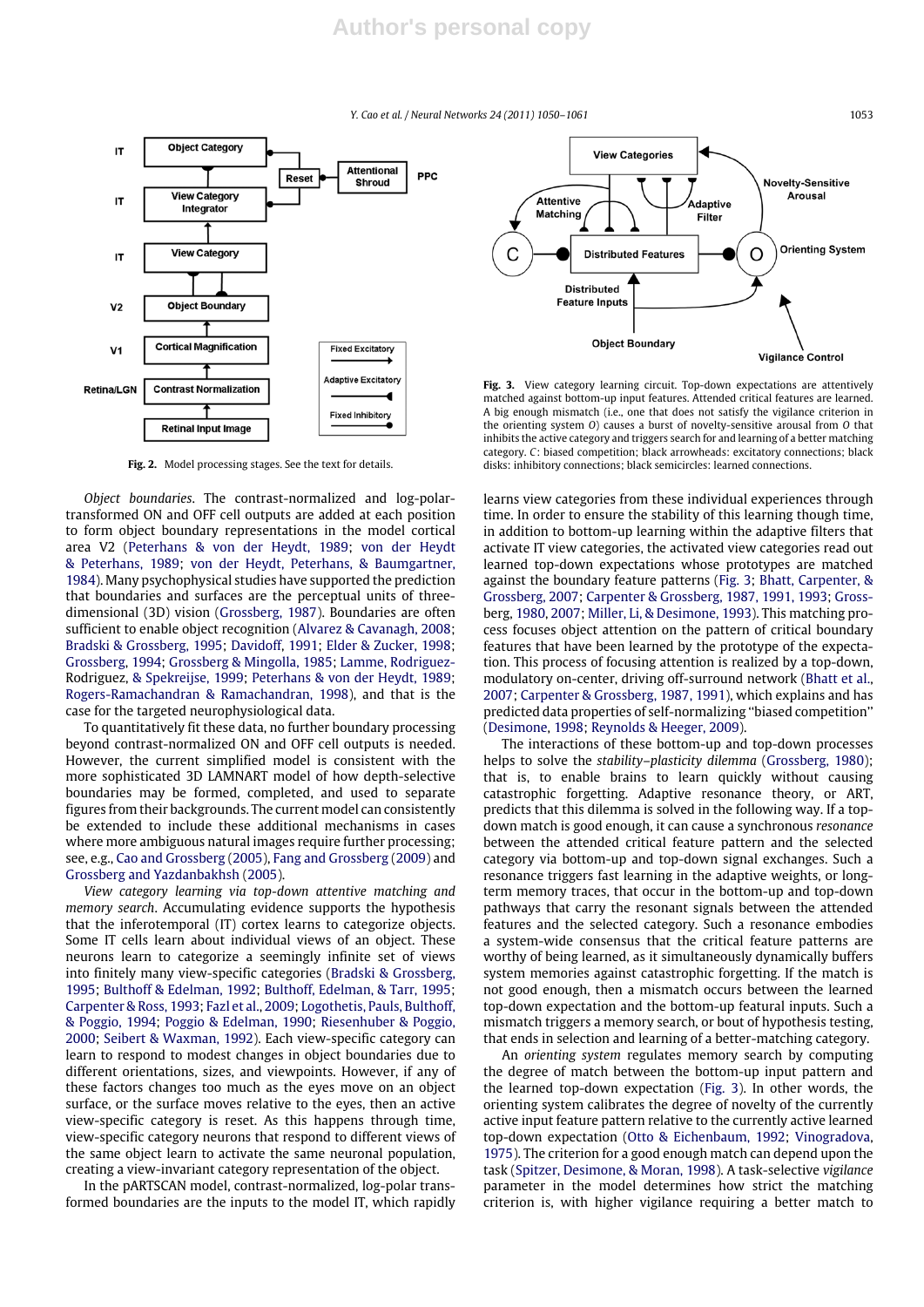trigger resonance and learning (Carpenter& Grossberg, 1987, 1991, 1993). High vigilance leads to the learning of more specific and concrete categories (e.g., a view category that codes similar poses of a single face), whereas low vigilance leads to the learning of more general and abstract categories (e.g., a general face category).

If the current input is too novel to satisfy the vigilance criterion, then the orienting system sends a burst of nonspecific arousal to the category learning network, which resets the currently active category and its top-down expectation, and frees the system to choose a different, and better-matching category. For reviews of data supporting how the brain may use such top-down attentive matching, resonance, and vigilance mechanisms to learn cortical recognition codes, see Carpenter and Grossberg (1991, 1993), Engel, Fries, and Singer (2001), Grossberg (2003, 2007), Pollen (1999) and Raizada and Grossberg (2003).

In a detailed laminar model of thalamocortical interactions, Grossberg and Versace (2008) have predicted how vigilance may be controlled by novelty-sensitive corticothalamic mismatches that activate the nonspecific thalamus, which in turn activates acetylcholine release via the nucleus basalis of Meynert, thereby increasing excitability of cortical layer 5 cells, and leading to reset in layer 4 via layer 5-to-6-to-4 signals. The inability to flexibly alter vigilance to match task demands has been predicted to occur in certain mental disorders, such as autism (Grossberg & Seidman, 2006).

*View category integrator and persistent activity*. One important new feature of our model is view category integrator neurons, whose persistent activities are predicted to play a key role in learning position-invariant object representations. View category integrator neurons receive input from view-specific category neurons (Fig. 2). They preserve activity of view category neurons that are reset as new object views are seen due to either object motion or eye movements. The properties of these model neurons are consistent with neurophysiological data about cells with persistent activity in IT (Brunel, 2003; Fuster & Jervey, 1981; Miyashita & Chang, 1988; Tomita et al., 1999). This persistent activity is modeled by a leaky integrator with a slow decay rate.

What functional role in position-invariant object category learning do view category integrator neurons play? Suppose that view category integrator neurons do not exist. As shown in Fig. 4(A), when an object *P* forms an image in the fovea, the brain begins to learn a view-specific category *V*, which then selects a cell population that will become, as multiple views are associated with it, a position-invariant and view-invariant object category *O*. In Fig. 4(B), the next time when *P* appears in an extra-foveal position, the brain begins to learn a new view-specific category *V*1, which activates object category *O*1. A saccade then brings *P*'s image to the fovea (Fig. 4(C)), and activates the previously learned viewspecific category *V* and object category *O*. Since view category *V*1 is shut off with the saccade, it cannot learn to be associated with object category *O*. Its learned association to *O*1 thus persists. As a result, object *P* learns two object categories *O* and *O*1 for the two retinal positions. The same reasoning holds when *P* appears at any new extra-foveal position in Fig. 4(B), so *P* will learn a different object category for each extra-foveal position. Therefore, no position-invariant object category is learned for *P*.

View category integrator neurons help to prevent an object from creating multiple object categories at different positions. In Fig. 4(D) and (E), view category integrator neurons *T* and *T*1 preserve the activities of view categories *V* and *V*1 after a saccade occurs. In Fig. 4(F), although *V*1 is shut off with the saccade, *T*1 is still active due to persistent activity. *T*1 can thus be associated through learning with object category *O*. The same is true for *P* appearing at any other extra-foveal position. As a result, the brain can now learn a position-invariant object category *O* for *P*.

*Regulation of object category learning by spatial attentional resonance and reset*. As shown in Fig. 4(F), object category neurons



**Fig. 4.** How view category integrator neurons help to learn position-invariant object categories. Large circles denote retinas; dotted circles denote foveas within the retinas; filled little squares denote object retinal images; filled little circles denote active neurons; open little circles denote inactive neurons; lines with black disks denote inhibitory connections; black semidisc denote learned connections; black arrowheads denote excitatory unlearned connections; the dotted line with *X* denotes that no learned connection can occur; the dotted line with semidisc denotes losing learned connection. See the text for details.

receive inputs from view category integrator neurons. When an object is explored during eye movements, the eyes quickly move among the salient features on the object surface (Yarbus, 1967). This exploration leads to the learning of multiple view-specific categories.

Although view category neurons are reset with each eye movement, an object category neuron needs to remain active until the eyes move to examine a different object. When the eyes do move to inspect a different object, then the previously active object category neurons need to be reset, so that they are not erroneously associated with view categories from a different object. In this way, multiple learned view-specific categories for the same object can be associated with one view-invariant object category through learning.

As outlined in Section 1, the ARTSCAN model of Fazl et al. (2009) proposes how the brain prevents an emerging viewinvariant category from being reset, even while its individual view categories are reset, by using an attentional signal from the parietal cortex. This attentional signal arises when an object's surface representation, say in cortical area *V*4, resonates with a formfitting distribution of spatial attention in the parietal cortex. Such a form-fitting distribution of spatial attention is called an *attentional shroud* (Tyler & Kontsevich, 1995). The ARTSCAN model explains how a shroud remains active while the observer attends the object, even while the observer's eye movements actively explore the object to inspect new views. An active shroud inhibits reset of an object category (Fig. 2), thereby enabling the object category to be associated with multiple learned view categories of the same object. In this way, the object category becomes a view-invariant category. When the eyes move to a different object, the previously active shroud is shut off and the corresponding object category neuron is inhibited, or reset, to enable a new object to be attended and its object category to be learned.

When a view-specific category focuses attention on its salient boundary features (Fig. 2), this is accomplished by object attention in the What cortical stream. Thus, the ARTSCAN model proposes how *spatial attention* in the Where cortical processing stream regulates *object attention* in the What cortical processing stream.

The coordinated interaction between spatial attention and object category learning and attention prevents view categories that correspond to different objects from mistakenly being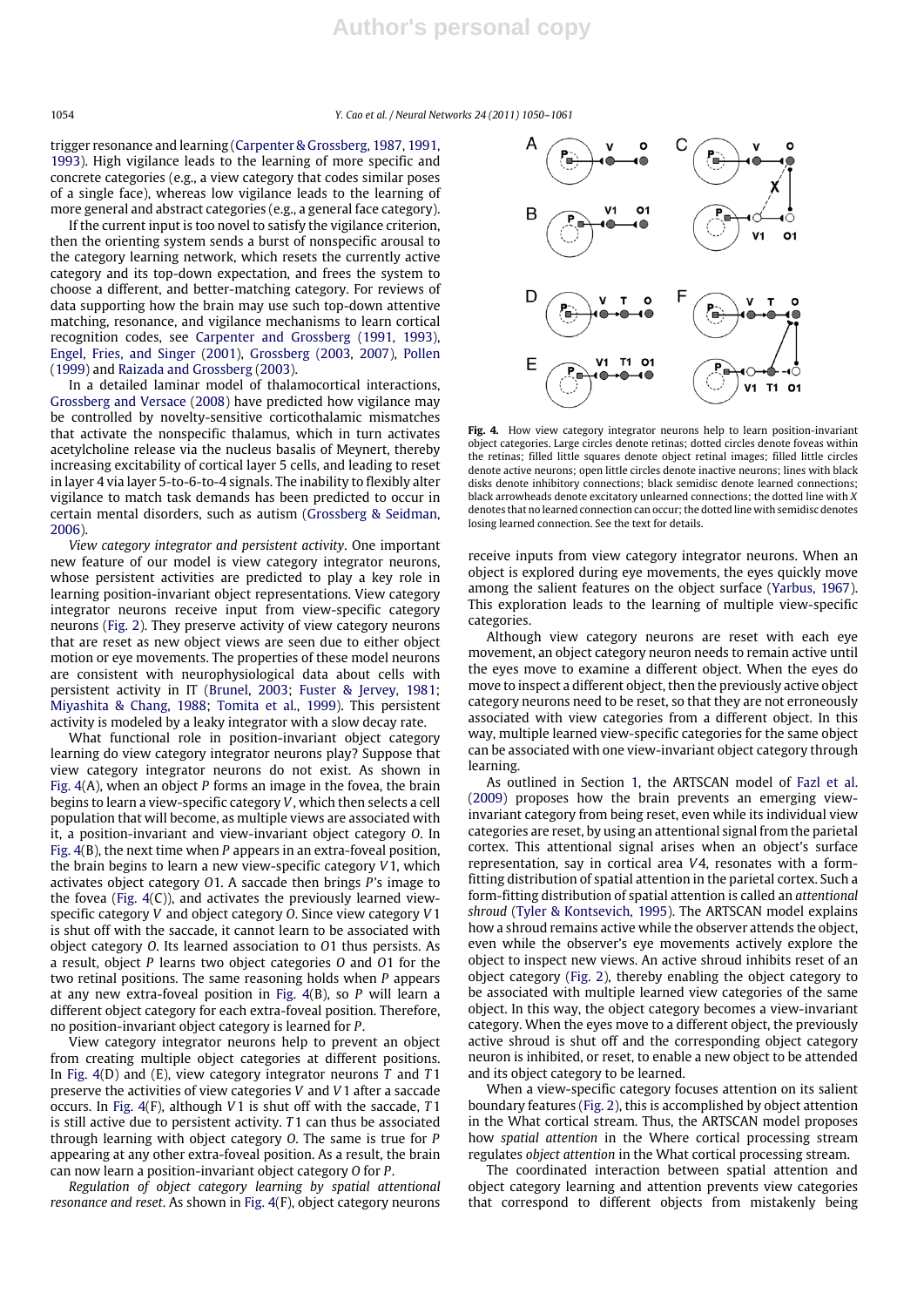associated with the same object category during unsupervised scanning and learning about the world. The ARTSCAN prediction that a spatial attention shift (shroud collapse) causes a transient reset burst in the parietal cortex that, in turn, causes a shift in categorization rules (new object category activation) has been supported by experiments using rapid event-related fMRI (Chiu & Yantis, 2009). These and related results (e.g., Cabeza, Ciaramelli, Olson, & Moscovitch, 2008; Corbetta, Kincade, Ollinger, McAvoy, & Shulman, 2000; Yantis et al., 2002) suggest that different regions of the parietal cortex maintain sustained attention to a currently attended object (shroud) and control transient attention switching (reset burst) to a different object.

When a new object is surreptitiously swapped with a previous item during a saccadic eye movement, the shroud reset mechanism is fooled and does not reset. This property helps to explain how more than one object can learn to activate the same invariant object category. The ARTSCAN model hereby predicts that swapping views of different objects at the same position can rapidly reshape invariant object representations. However, ARTSCAN cannot explain the Li and DiCarlo (2008) swapping experiment, because this experiment also involves changes of object position across space.

In order to explain how object categories can learn to become position-invariant as well as view-invariant, the pARTSCAN model further predicts that view category integrator neurons are interpolated between view category neurons and object category neurons, and that the view integrator neurons are reset when a shift of spatial attention occurs—that is, when an attentional shroud collapses—at the same time that object category neurons are reset (Fig. 2). Then the effects of swaps that exchange object positions, sizes, and views can all be explained by the same combination of model mechanisms.

A complete simulation of the dynamics of shroud formation and reset is given in Fazl et al. (2009). For simplicity, the current model assumes that the shroud is reset at the appropriate times.

*Ambiguous views and learning of object categories*. When looked at from certain viewpoints, different objects can sometimes form the same or very similar images in the retina. This causes an *ambiguous view problem*: a single view category can be associated with more than one object category. An object with ambiguous views can be identified by adding distinguishable views through active exploration with eye movements.

In the pARTSCAN model, view category integrator neurons activate object category neurons via signals that are gated by learned weights, or long-term memory traces (Fig. 2). The active view category integrator neurons learn to strengthen their connection weights to the winning object category neuron, while weakening their connection weights with losing object category neurons. This is achieved in the model by a combination of normalizing competition among the object category neurons, and a view-to-object learning law called the *outstar learning rule* (Grossberg, 1968, 1980) that together enable distinguishable views to learn stronger learned connections with associated object category neurons than ambiguous views (see the Ambiguous View Learning Theorem in the Appendix). This sort of normalized learning, when embedded within the model circuitry, is also sufficient to simulate the Li and DiCarlo data property that an IT neuron which is initially strongly selective to object *P* loses its selectivity to *P* with increasing swaps at the swap position (Fig. 1). Without these model mechanisms, the IT neuron's selectivity to *P* would remain unchanged even at the swap position. See Section 3 for more details. This learning law differs from the *instar learning* law, variants of which are used to learn self-organizing maps and view-specific categories (Carpenter & Grossberg, 1987, 1991; Fazl et al., 2009; Grossberg, 1976, 1980; Kohonen, 1989).



N

**Fig. 5.** How the model explains the Li and DiCarlo data. Filled little squares: object *P*'s retinal images; filled little triangles: object *N*'s retinal images. The other symbols are the same as in Fig. 4. See the text for details.

#### **3. Model simulations**

The swapping simulations used the two objects, boat (''*P*'') and bowl (''*N*''), as stimuli that were used in the Li and DiCarlo experiment. In the simulated retina, an above-foveal position was predefined as the swap position and a below-foveal position was predefined as the non-swap position. In order to simulate normal daily experience, the two objects were first learned at three positions (the predefined swap position, non-swap position, and fovea) by 10,000 normal exposures. This experience led to learning of two object categories, each associated with three learned view categories via view category integrators (Fig. 5(A) and (B)). Next, following the procedure described in the Li and DiCarlo experiment, the swap exposure phase was simulated with 1000 swaps at the swap position, which was equally divided into 500 *P*to-*N* swaps and 500 *N*-to-*P* swaps. The two types of swaps were presented alternately.

Each time, when object *P* (''boat'') appeared at the swap position (Fig. 5(C)), it activated prelearned object category *O<sup>p</sup>* through view category *Vpa* and associated view category integrator *Tpa*. During a saccade, *P* was replaced by object *N*. This brought *N*'s image to the fovea, and activated the prelearned view category *Vnf* , associated view category integrator  $T_{nf}$ , and object category  $O_n$  of object N. Since*O<sup>n</sup>* receives input from the fovea, it wins the competition with  $O_p$ . Although view category  $V_{pa}$  shuts off with the saccade, view category integrator *Tpa* stays active due to its persistent activity. The view category integrator  $T_{pa}$  can thus strengthen its learned connection with the winning object category *On*, and weaken its connection with the losing object category *Op*. As a result, the selectivity, or learned weight, of object category neuron  $O_p$  for object *P* at the swap position decreases.

Similarly, for every *N*-to-*P* swap where object *N* (''bowl'') appeared at the above-fovea swap position (Fig. 5(D)), the view category integrator *Tna* learns to strengthen its connection with the winning object category *Op*, and weaken its connection with the losing object category  $O_n$ . The selectivity (or learned weight) of object category neuron  $O_p$  for object  $N$  at the swap position hereby increases. As a result, the selectivity of object category neuron *O<sup>p</sup>* for objects *P* and *N* at the swap position is gradually reversed. Fig. 1(B) shows how the selectivity of neuron  $O_p$  at the swap position reverses with swaps. This is consistent with the experimental data (Fig.  $1(A)$ ), where the reversal occurs at about 600 swaps. Fig. 1(C) shows how object selectivity changes as a function of the number of swap exposures in both experimental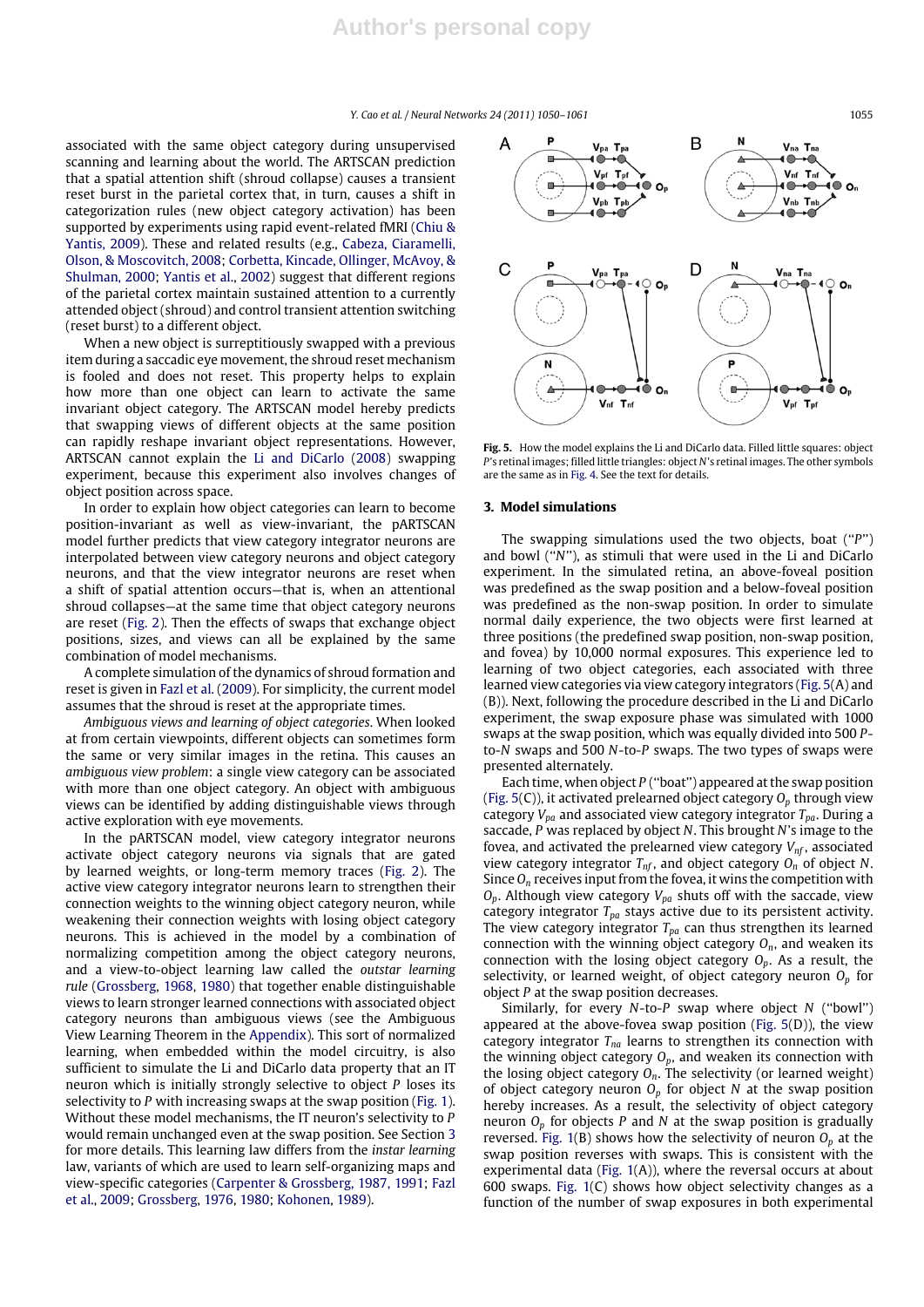1056 *Y. Cao et al. / Neural Networks 24 (2011) 1050–1061*



**Fig. 6.** Learned connection weights of six view category integrator neurons. Blacks denote weight strengths associated to object category *P*, and grays denote weight strengths associated to object category *N*. (A) Initially, object *P*'s views on all three retinal positions (Swap, Fovea, and NonSwap) are associated with object category *P*, and object *N*'s views on all three retinal positions are associated with object category *N*. (B) After 1000 swaps, the weights for both objects at swap positions (*P* Swap and *N* Swap) are greatly altered, while the weights at foveal and non-swap positions remain unchanged.

and simulated IT neurons. In comparison, 1000 normal exposures for the control non-swap position were also simulated. The selectivities of both neurons  $O_p$  and  $O_n$  at non-swap position show no visible change (Fig. 6).

In the Li and DiCarlo experiment, when the saccade brings an object's image to the fovea from an extra-foveal position, attention does not switch to other objects. The attentional shroud of an object remains active during an eye movement towards a stationary object because the shroud corresponding to the object is computed in head-centered coordinates. Thus, the shroud remains on during each individual normal or swap exposure. As a result, in the simulations, the shroud turned on when an exposure starts and off when an exposure ends.

## **4. Discussion**

*Target swapping fools the reset mechanism*. The pARTSCAN model proposes how the brain can learn object categories that are invariant across object positions, sizes, and views. Key model mechanisms that enable position-invariant object learning enable the model to quantitatively simulate the Li and DiCarlo (2008) swapping data. In effect, the Li and DiCarlo (2008) experiments bypass the mechanism whereby attentional shrouds normally get reset when one object is replaced by another one. Their results illustrate a failure both of position-invariant *and* view-invariant category learning.

Attentional shrouds can also combine the views of an object as it is seen at different distances, thereby creating images of different sizes on the retina. An attentional shroud for the object will remain active during these continuous changes in the object's retinal image, and thereby enable views that vary in size to be combined through learning at the same invariant object category. Indeed, Li and DiCarlo (2010) have recently described a variant of the target swapping experiment in which targets of different sizes are swapped and the corresponding mixtures of objects are learned that would be expected from fooling the shroud mechanisms once again.

*fMRI test of reset mechanism during target swapping in humans*. Target swapping experiments can also be carried out in humans. If the swapping procedure does indeed fool the shroud reset mechanisms, and if the Chiu and Yantis (2009) fMRI data on transient parietal reset bursts reflects shroud and category reset, then no reset burst should occur in swapping tasks that can

recode object categories. In addition, inserting large enough delays between the swapped objects should again cause such transient reset bursts to occur, as well as the learning of separable object categories. Thus, variations of the swapping paradigm can be used to dissociate the parietal regions that maintain sustained spatial attention on an object, using shrouds, versus those that shift attention to new objects, using transient reset bursts (Corbetta et al., 2000; Yantis et al., 2002). The predicted interactions between these two types of mechanism, and their interpretation in the swapping paradigm, can provide a new experimental probe in both monkeys and humans for studying the role of the parietal cortex in episodic memory and memory retrieval (Cabeza et al., 2008; Ciaramelli, Grady, & Moscovitch, 2008).

*Reversible disabling of reset mechanism using TMS*. It would be of interest if the shroud reset mechanism could be reversibly inactivated, say by transcranial magnetic stimulation, or TMS, leading to learned merging of view categories from more than one object into a single object category in cases that these view categories would otherwise be separated into distinct object categories.

*A learning mechanism for survival of unexpected dangers*. One might imagine that the most memory-saving method for recording position-invariant object information might be for the brain to somehow automatically transfer extra-foveal views into the fovea to learn invariant object categories. Then only foveal views would need to be learned. The Li and DiCarlo data shows that this is not true. Position-specific information has to be learned. Otherwise, there would be no difference between the swap and non-swap positions in the Li and Dicarlo data.

Why does the brain not use the potentially most memorysaving recoding method? It may be due to survival demands in a dangerous world. Transferring views takes time. Direct and rapid recognition of invariant object categories by extra-foveal views may save an animal's life in case a dangerous enemy is approaching. The model suggests that extra machinery is needed to learn position-invariant object categories and to learn stronger associations with more predictive unambiguous object views than less predictive ambiguous views, above and beyond the spatial attentional modulation that is needed to learn viewinvariant object categories located at or near the fovea. View integrator neurons and competitive outstar learning are predicted to contribute to these additional competences. Indeed, in the Li and DiCarlo (2008) experiment, objects *P* and *N* become ''ambiguous views'' in the swap position (see Fig. 6(B)).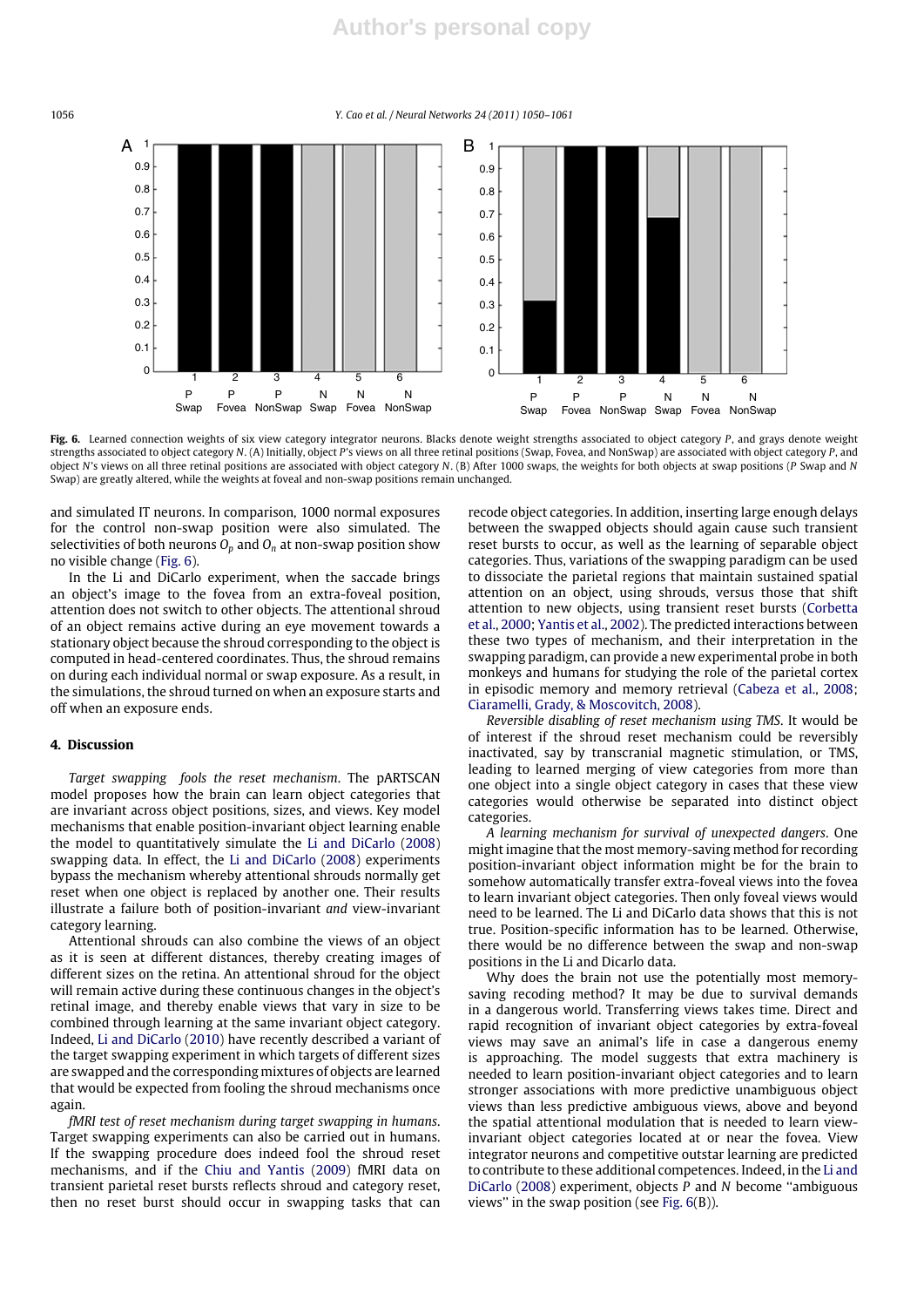Various methods have been suggested for modeling neurons with persistent activities (Brunel, 2003; Durstewitz, Seamans, & Sejnowski, 2000; McCormick, 2001; Mongillo, Amit, & Brunel, 2003; Mongillo, Barak, & Tsodyks, 2008; Wang, 2001). We have used the simplest model, a leaky integrator with slow decay. Shunting dynamics with slow decay has the conceptual advantage that neuron activity has a fixed upper bound, but the result will not change for the simulation of the Li and DiCarlo data.

These results suggest that any object recognition model which does not have processes such as invariant object category reset by spatial attentional collapse, persistent activity in IT, and competitive outstar learning may have difficulty in explaining the Li and DiCarlo data, assuming that such a model carries out unsupervised incremental learning in real time, and does not impose biologically unrealistic hypotheses. For example, the HMAX model (Riesenhuber & Poggio, 1999; Serre, Kreiman et al., 2007; Serre, Oliva, & Poggio, 2007), which uses a MAX operation through several cortical regions to derive position invariance, has none of these features. It will be of interest to explore alternative possible explanations of swapping data, and their different predictions.

The current model is also being applied to image processing applications using naturally occurring objects. For example, preliminary results describe a neural model for solving the Where's Waldo problem (Chang, Cao, & Grossberg, 2009), or how the brain can efficiently search for, and learn to recognize, a desired target in a cluttered natural scene.

## **5. Methods**

#### *5.1. Model equations*

*Retina/LGN: discounting the illuminant and contrast normalization*. The luminance of the retinal input image  $I_{pq}$  at position  $(p, q)$ is preprocessed by the model retina/LGN to discount the illuminant and contrast-normalize the image using shunting on-center off-surround networks (Grossberg & Todorovic, 1988). The equilibrium output signals  $X^{\pm}_{ij}$  and  $X^-_{ij}$  of ON and OFF cells, respectively, at position  $(i, j)$  are defined by

$$
X_{ij}^{+} = [X_{ij} - 0.05]^{+}, \qquad (1)
$$

$$
X_{ij}^- = [-X_{ij} - 0.05]^+, \qquad (2)
$$

where

$$
X_{ij} = \frac{4(C_{ij} - S_{ij})}{10^{-5} + C_{ij} + S_{ij}},
$$
\n(3)

notation  $[w]^+$  = max $(w, 0)$  defines a threshold-linear output signal function, *Cij* is the Gaussian on-center input:

$$
C_{ij} = \sum_{pq} I_{pq} G_{pqij}^c, \qquad (4)
$$

*Sij* is the Gaussian off-surround input:

$$
S_{ij} = \sum_{pq} I_{pq} G_{pqij}^s,\tag{5}
$$

and *G* v *pqij* is a Gaussian kernel:

$$
G_{pqij}^v = N^v \exp\left(-\frac{(p-i)^2 + (q-j)^2}{2\sigma_v^2}\right), \quad v = c, s. \tag{6}
$$

Constant *N*<sup>v</sup> in (6) is chosen so that  $N^v\sum_{pq} G^v_{pqij} = 1$ . The width of the on-center and the off-surround are determined in (6) by  $\sigma_c = 0.3$  and  $\sigma_s = 2$ , respectively.

*Cortical magnification using a log-polar transformation*. The ON and OFF cell output signals in (1) and (2) undergo a log-polar transformation that maps from retina position  $(p, q)$  to cortex position (*x*, *y*), defined by

$$
M = 7\log(Z + 0.3),\tag{7}
$$

where *M* and *Z* are complex numbers such that  $M = x+iy$ , and  $Z =$  $p + iq$ . Eq. (7) transforms the retinal image into polar coordinates, and models the cortical magnification factor in humans and other primates (Schwartz, 1980). The outputs of this operation are logpolar maps *L* <sup>+</sup> and *L* −.

*Object boundary*. Object boundaries are represented by complex cells in the primary visual cortex. The model computes the object boundary activity  $B_{ij}$  at position  $(i, j)$  by

$$
B_{ij} = L_{ij}^{+} + L_{ij}^{-}, \tag{8}
$$

where  $L_{ij}^+$  and  $L_{ij}^-$  are the log-polar transformed ON and OFF cell output signals.

*View category learning*. View category neurons receive input from object boundary neurons, and learn to respond to changes in position, size, and view. View categories are learned using mechanisms of Adaptive Resonance Theory, or ART (Carpenter & Grossberg, 1987, 1991; Grossberg, 1980). In particular, fuzzy ART (Carpenter, Grossberg, Markuzon, Reynolds, & Rosen, 1992; Carpenter, Grossberg, & Rosen, 1991) was chosen to simulate the learning of view category neurons because it simplifies the nonlinear dynamics of neural category learning into a more easily computable algorithm.

*Normalization.* The input boundary vector  $B = (B_{ij})$  is first preprocessed with complement coding that represents simultaneous processing by normalized ON and OFF cells:

$$
E = (g(B_{ij}), \ 1 - g(B_{ij}): \forall i, j), \qquad (9)
$$

where *g* is a sigmoid signal function that normalizes all boundary signals to be less than 1:

$$
g(x) = \frac{x^2}{0.25 + x^2}.
$$
\n(10)

If *B* is an *n*-dimensional vector of boundary positions, then *E* is a ''complement-coded'' 2*n*-dimensional vector of ON and OFF cell responses to the boundary.

*Category choice*. A neuron is called *committed* if it has learned to code one or more views. Otherwise, it is called *uncommitted*. The activity *V<sup>j</sup>* of the *j*th committed view category neuron in response to the complement-coded boundary input *E* obeys:

$$
V_j = \frac{|E \wedge W_j^{BV}|}{10^{-5} + |W_j^{BV}|},\tag{11}
$$

where  $W_j^{BV}$  is the learned weight vector for the *j*th view category neuron, the fuzzy AND operator  $\wedge$  is defined by  $(x \wedge y)_i$  =  $\min(x_i, y_i)$ , and the  $L_1$  norm  $|\bullet|$  is defined by  $|x| = \sum_i |x_i|$ . The minimum operation in the numerator may be interpreted as the expected number of learned sites that are activated by the input vector *E*. The most highly activated view category wins the competition among all active committed view neurons; that is, the *J*th committed neuron is chosen as the winner if

$$
V_j = \max_j \{ V_j : V_j > 0 \}. \tag{12}
$$

*Resonance or reset*. *Resonance* occurs if the chosen view category meets the matching criterion:

$$
\frac{\left|E \wedge W_j^{BV}\right|}{|E|} \ge \rho,\tag{13}
$$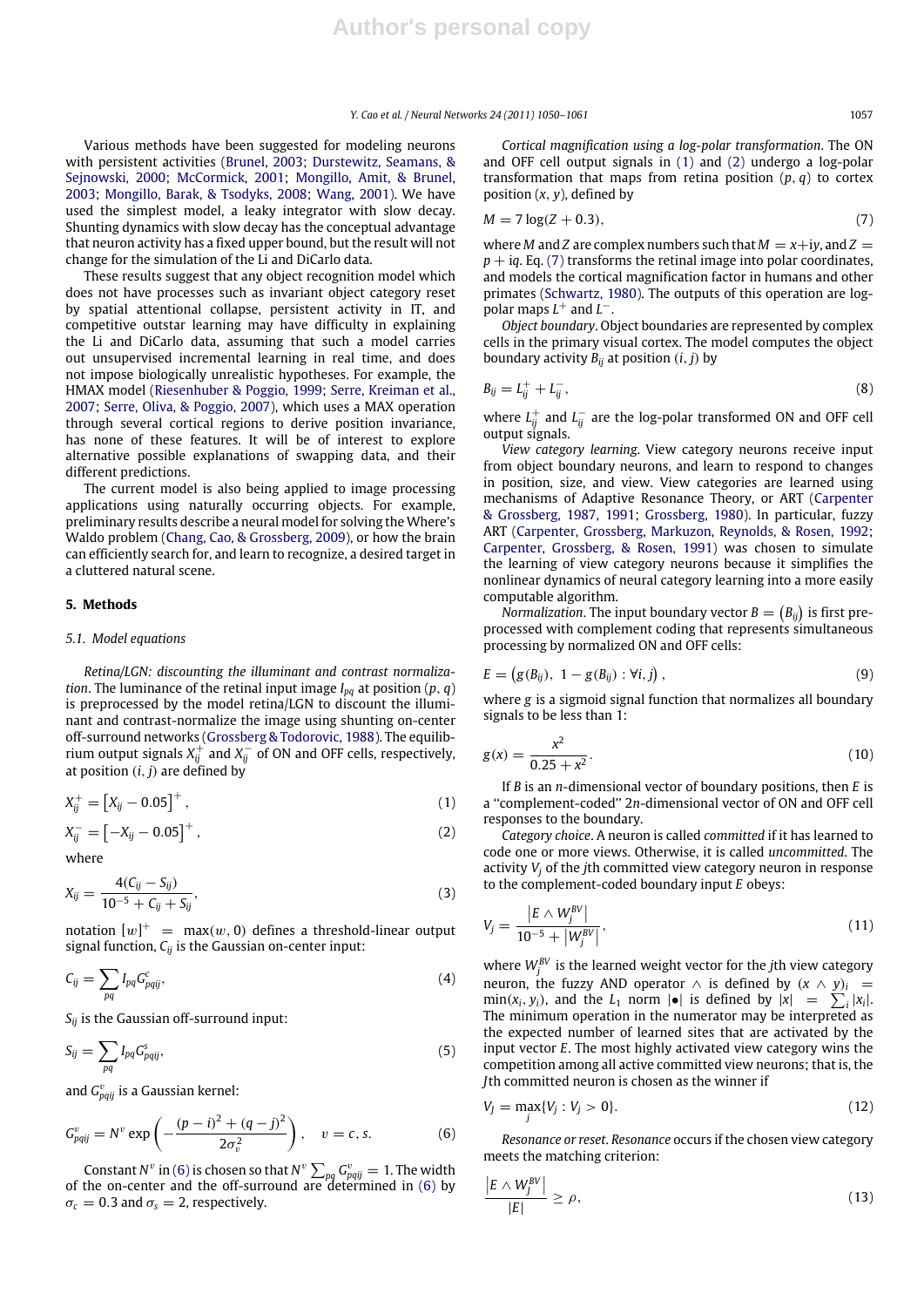where  $\rho$  is the *vigilance* parameter that determines the network sensitivity to the match of bottom-up boundary *E* and the learned top-down expectation with weights  $W_{J}^{BV}$  . Inequality ( 13) is computed in the orienting system (Fig. 3). It means that the amount of inhibition  $\left| E \wedge W^{BV}_J \right|$  from the matched feature-expectation pattern exceeds the total excitation |*E*| due to the input pattern *E*, multiplied by the vigilance, which plays the role of the gain of the excitatory input pattern *E*. In the current simulations, vigilance is chosen high at the value  $\rho = 0.99$  because the Li and DiCarlo experimental procedure actively engages a monkey's attention.

When (13) occurs, the orienting system is inhibited and enables resonance to occur between the active category and the attended critical feature pattern, thereby triggering both category learning and learning of the top-down expectation.

If (13) is not satisfied, *mismatch reset* occurs. This happens because excitation from the bottom-up input *E* exceeds inhibition from the matched feature-expectation pattern. Then a noveltysensitive nonspecific arousal burst occurs from the orienting system and resets the currently active category (Fig. 3). As a result, the previously active view neuron *J* is reset to inactive and a new winner is chosen by Eq.(12). The search process continues until the chosen winner satisfies (13).

*Learning*. If resonance occurs, then the winning category neuron *J* learns to update its weight vector by the equation

$$
W_J^{BV(new)} = \beta (E \wedge W_J^{BV(old)}) + (1 - \beta) W_J^{BV(old)},
$$
\n(14)

where the learning rate  $\beta$  is set to 1 for fast learning. Otherwise, if no committed view category is active, an uncommitted view neuron is chosen as the winner *J*, thereby becomes committed, and learns to update its weight vector by the equation

$$
W_J^{BV(new)} = E.
$$
\n(15)

*Output signals*. The output signals from view category neurons to view category integrator neurons are

$$
V_j = \begin{cases} \frac{\left| E \wedge W_j^{BV(new)} \right|}{10^{-5} + \left| W_j^{BV(new)} \right|}, & \text{if } j = J, \\ 0, & \text{if } j \neq J. \end{cases} \tag{16}
$$

*View category integrator*. As described in Section 2, view category integrator neurons preserve the activities of view category neurons. View category neurons may shut off when new views appear due to either object motion or eye movements, but their corresponding integrator neurons preserve their activities as long as the attentional shroud is on. The activity *U<sup>i</sup>* of the integrator neuron associated with view category neuron *i* is defined by

$$
\frac{\mathrm{d}U_i}{\mathrm{d}t} = -\alpha U_i + [V_i]^+ - U_i R,\tag{17}
$$

where  $\alpha$  is a small positive number ( $\alpha \approx 0$ ) representing a slow decay rate, *V<sup>i</sup>* is the activity of view category neuron *i*, and *R* is a reset signal controlled by a spatial attentional shroud (Fazl et al., 2009), here simply defined by

$$
R = \begin{cases} 0, & \text{when shroud is on,} \\ R^*, & \text{when shroud is off,} \end{cases} \tag{18}
$$

where  $R^*$  is chosen large enough to rapidly inhibit the view category integrator neuron. As noted in Section 2, the shroud turns on when an exposure starts and off when an exposure ends. It does not shut off during a swap. Approximating  $\alpha$  with 0 during each exposure, (17) can be solved as

$$
U_i^{\text{new}} = U_i^{\text{old}} + \tau \left[ V_i \right]^+, \tag{19}
$$

where  $\tau$  is the duration that an object image stays on at a particular retinal position; in other words, the duration that view *i* is active between eye movements. In the simulations,  $\tau = 1$  when an object's image is at the fovea, and  $\tau = 0.5$  when it is at an extra-foveal position. This is consistent with data in the Li and DiCarlo experiment showing that the monkey foveated an object approximately twice long as it stays in extra-foveal positions (about 200 ms versus 100 ms; see the Supplementary Material of Li and DiCarlo (2008), page 3).

*Spatially-invariant object category learning*. Each invariant object category neuron with activity  $\hat{O}_j$  receives summed inputs from all active view category integrator neurons:

$$
\hat{O}_j = \sum_i \lambda_i W_{ij}^{UO} \left[ U_i \right]^+, \tag{20}
$$

where  $\lambda_i$  is a bias parameter to the fovea with  $\lambda_i > 1$  (using 10 in the simulation) when  $U_i$  is an input from a foveal image and  $\lambda_i = 1$ when  $U_i$  is an input from an extra-foveal image,  $W_{ij}^{UO}$  is the learned weight between view category integrator neuron *i* and object category neuron *j*, and *U<sup>i</sup>* is the activity of view category integrator neuron *i*. Object category neurons compete with each other through a recurrent shunting on-center off-surround network, which normalizes the activity of each neuron *j* (Grossberg, 1973). This rapid normalization process is approximated by

$$
O_j = \frac{\hat{O}_j}{\sum_k \hat{O}_k}.\tag{21}
$$

During learning, all weights  $W_{ij}^{UO}$  are updated through an outstar learning equation (Grossberg, 1968, 1980):

$$
\frac{dW_{ij}^{UO}}{dt} = a [U_i]^{+} (f(O_j) - W_{ij}^{UO}), \qquad (22)
$$

where *a* is a learning rate parameter, and *f* is a sigmoid signal function defined by

$$
f(0_j) = \begin{cases} 0, & \text{if } 0_j \le 0.1, \\ 0_j, & \text{if } 0.1 < 0_j < 0.9, \\ 1, & \text{if } 0_j \ge 0.9. \end{cases}
$$
 (23)

When a small time step is used, (22) can be written in its discrete form as

$$
W_{ij}^{UO(new)} = W_{ij}^{UO(old)} + \alpha [U_i]^+ \left( f(O_j) - W_{ij}^{UO(old)} \right), \qquad (24)
$$

where  $\alpha$  is the learning rate with  $0 < \alpha < 1$ . In the simulation,  $\alpha =$ 0.0046 best fits with the experimental data: the object category neuron (*Oj*) response to object images *P* and *N* at swap position is reversed at about 600 swaps (see Fig. 1). Increasing the learning rate will advance the reversal time, and vice versa (see Fig. 7).

*Simulation procedure and algorithm*. Based on the above model equations, the following algorithm was used to simulate the Li and DiCarlo (2008) data. The same procedure also provides an algorithm to learn spatially-invariant object recognition categories.

A. Initialization.

Set all weights for view category and object category neurons to 0.

B. For each normal or swap exposure do steps 1–3:

- 1. Set all view category integrator neurons and object category neurons to activity 0.
- 2. For each retinal image (where the object is in an extra-foveal position or the fovea), do steps 2.1–2.5:
	- 2.1. Compute the contrast enhancement signals, by Eqs.(1)–(6).
	- 2.2. Do log-polar transformations, by Eq. (7).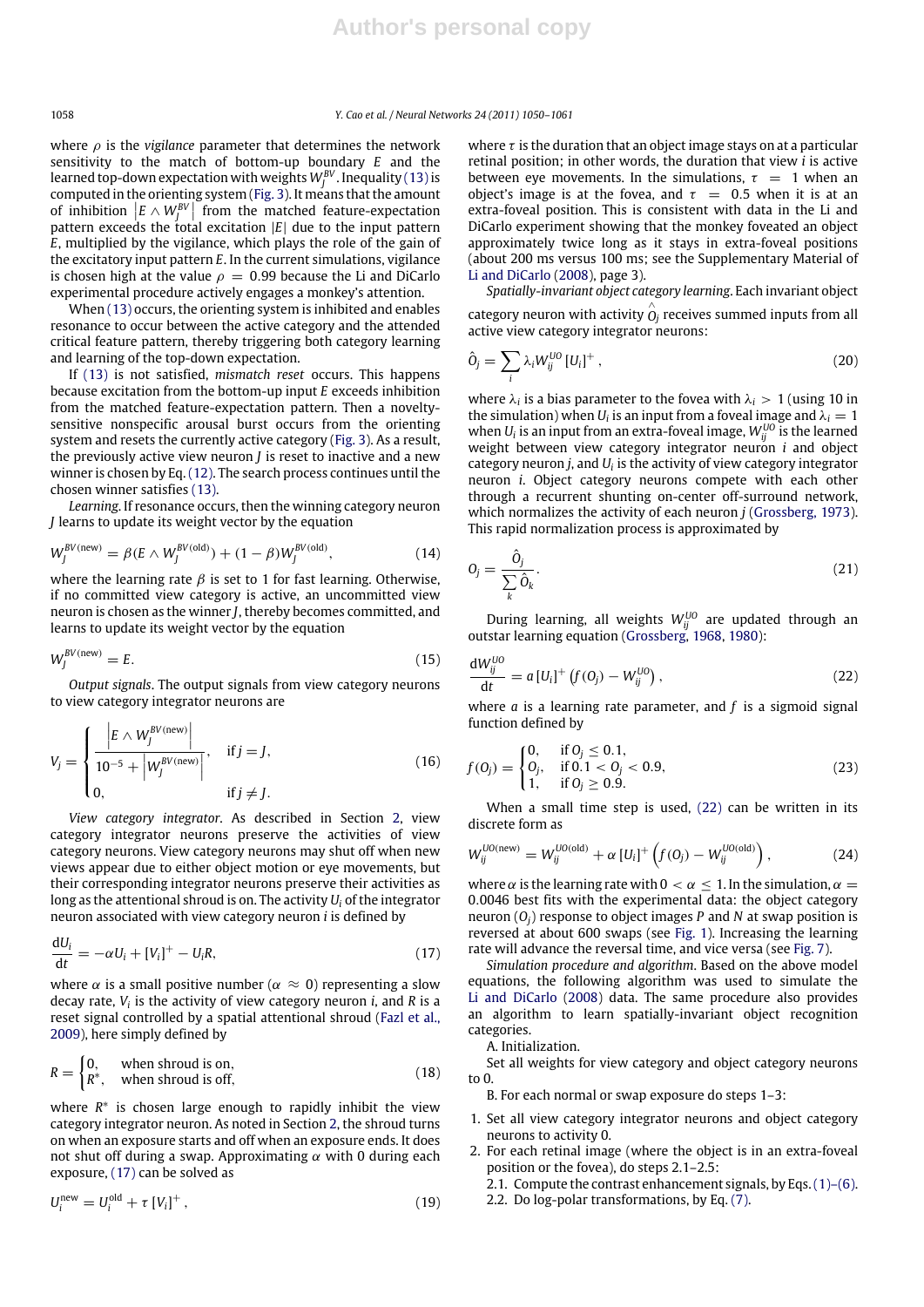*Y. Cao et al. / Neural Networks 24 (2011) 1050–1061* 1059



**Fig. 7.** Model simulations when the learning rate  $\alpha$  in (24) varies. (A) Increasing the learning rate to  $\alpha = 0.006$  advances the selectivity reversal time. The selectivity of model IT object category neuron *O<sub>p</sub>* to views of objects *P* and *N* at swap position reverses at about 450 swaps. (B) Decreasing the learning rate to α = 0.004 delays the selectivity reversal time. The selectivity reverses at about 700 swaps now.

- 2.3. Compute the object boundary map, by Eq. (8).
- 2.4. Compute the view category neuron activities and update their weights using the fuzzy ART classifier, by Eqs.  $(9)$ – $(16)$ .
- 2.5. Compute the view category integrator neuron activities, by Eq. (19).
- 3. Compute the object category activities and update their weights, by Eqs. (20), (21), (23) and (24). In particular, in Eq. (20), if  $\hat{O}_j = 0$  for all learned object category neurons *j*, a new object category neuron *J* is activated. Its weight is then updated according to (24) with  $f(0) = 1$ .

## **Acknowledgments**

This work was supported in part by CELEST, a National Science Foundation Science of Learning Center (SBE-0354379), and by the SyNAPSE program of DARPA (HR0011-09-C-0001).

#### **Appendix**

**Ambiguous View Learning Theorem.** *Consider Eqs.* (20)–(22)*, where signal function f is nonnegative with*  $f(0) = 0$ ,  $f(1) = 1$ , and *j* = 1, . . . , *N are all object categories to which view i is associated.*

- (i) *If f satisfies*  $\sum_j f(O_j) \leq f\left(\sum_j O_j\right)$ , then 0 ≤  $\sum_j W_{ij}^{UO} \leq 1$  at *equilibrium.*
- (ii) When  $f$  is defined by (23), then  $0 \leq \sum_j W^{U0}_{ij} \leq 1$  at equilibrium.
- (iii) Assuming that  $f$  is defined by (23) and  $N=$  2, then  $\sum_j W_{ij}^{UO}=1$ at equilibrium, and furthermore  $\sum_{j} W_{ij}^{\mathrm{U0}} \, \equiv \, 1$  for all times t if  $\sum_j W_{ij}^{UO} = 1$  at time 0.
- (iv) Assuming that  $N = 1$ , then  $W_{i1}^{U0} = 1$  at equilibrium.
- **Proof.** (i) According to Eq. (22), we have

$$
\frac{d \sum_{j} W_{ij}^{UO}}{dt} = a [U_i]^+ \left( \sum_{j} f(O_j) - \sum_{j} W_{ij}^{UO} \right). \tag{A.1}
$$

From Eq. (21),  $\sum_j O_j = 1$ . Therefore,  $\sum_j f(O_j) \leq f\left(\sum_j O_j\right) =$  $f(1) = 1$ , which implies that, at equilibrium,  $\sum_j W^{U0}_{ij} \leq 1$ . It is obvious that  $\sum_j W^{UO}_{ij} \geq 0$ , since *f* is nonnegative.

- (ii) Case A: there is some *j* such that  $O_j \geq 0.9$ . Then, for all other  $j$ ,  $O_j \leq 0.1$ , since  $\sum_j O_j = 1$  by (21). From (23),  $\sum_j f(O_j) = 1$ . This implies that (ii) holds.
	- Case B: For all  $j$ ,  $O_j$  < 0.9. Then, by (23),  $\sum_j f(O_j) \leq$  $\sum_{i} O_{i} = 1$ . This again implies that (ii) holds.
- (iii) Case A: there is some *j* such that  $O_j \geq 0.9$ . We again have  $\sum_{j} f(O_j)$  = 1, as the proof in (ii). Case B: For both  $j = 1$ and 2,  $O_j \, < \, 0.9$ . This implies that  $0.1 \, < \, O_j \, < \, 0.9$  for both *j*. Therefore,  $\sum_j f(O_j)$  =  $\sum_j O_j$  = 1 by (23). As a result,  $\sum_j W_{ij}^{UO}$  = 1 at equilibrium. It is then easy to see that  $\sum_j W^{UO}_{ij}$  ≡ 1 for all time *t* if  $\sum_j W^{UO}_{ij}$  = 1 at time 0, since  $\frac{d \sum_j W^{UO}_{ij}}{dt} = 0.$
- (iv)  $\frac{dV}{dV} = 0$ .<br>(iv) Since *N* = 1, we have *O*<sub>1</sub> = 1 from (21). Thus *f*(*O*<sub>1</sub>) = 1. This implies that  $W_{i1}^{UO} = 1$  at equilibrium from (22).  $\Box$

**Remarks.** The Ambiguous View Learning Theorem tells us that, when an object view is associated with more than one object category, the sum of all its learned weights cannot be greater than 1, which is the learned weight when a view is associated to only one object category. In other words, distinguishable views learn stronger associations with object category neurons than do ambiguous views.

## **References**

- Alvarez, G. A., & Cavanagh, P. (2008). Visual short-term memory operates more efficiently on boundary features than on surface features. *Perception & Psychophysics*, *70*(2), 346–364. Bhatt, R., Carpenter, G. A., & Grossberg, S. (2007). Texture segregation by visual
- cortex: perceptual grouping, attention, and learning. *Vision Research*, *47*(25), 3173–3211.
- Booth, M. C., & Rolls, E. T. (1998). View-invariant representations of familiar objects by neurons in the inferior temporal visual cortex. *Cerebral Cortex*, *8*, 510–523.
- Bradski, G., & Grossberg, S. (1995). Fast-learning VIEWNET architectures for recognizing three-dimensional objects from multiple two-dimensional views. *Neural Networks*, *8*, 1053–1080.
- Brunel, N. (2003). Dynamics and plasticity of stimulus selective persistent activity in cortical network models. *Cerebral Cortex*, *13*, 1151–1161.
- Bulthoff, H. H., & Edelman, S. (1992). Psychophysical support for a two-dimensional view interpolation theory of object recognition. *Proceedings of the National Academy of Sciences of the United States of America*, *89*(1), 60–64.
- Bulthoff, H. H., Edelman, S. Y., & Tarr, M. J. (1995). How are three-dimensional objects represented in the brain? *Cerebral Cortex*, *5*(3), 247–260.
- Cabeza, R., Ciaramelli, E., Olson, I. R., & Moscovitch, M. (2008). The parietal cortex and episodic memory: an attentional account. *Nature Reviews Neuroscience*, *9*, 613–625.
- Cao, Y., & Grossberg, S. (2005). A laminar cortical model of stereopsis and 3D surface perception: closure and da Vinci stereopsis. *Spatial Vision*, *18*(5), 515–578.
- Carpenter, G. A., & Grossberg, S. (1987). A massively parallel architecture for a selforganizing neural pattern-recognition machine. *Computer Vision, Graphics, and Image Processing*, *37*, 54–115.
- Carpenter, G. A., & Grossberg, S. (1991). *Pattern recognition by self-organizing neural networks*. Cambridge, MA, USA: MIT Press.
- Carpenter, G. A., & Grossberg, S. (1993). Normal and amnesic learning, recognition and memory by a neural model of cortico–hippocampal interactions. *Trends in Neurosciences*, *16*, 131–137.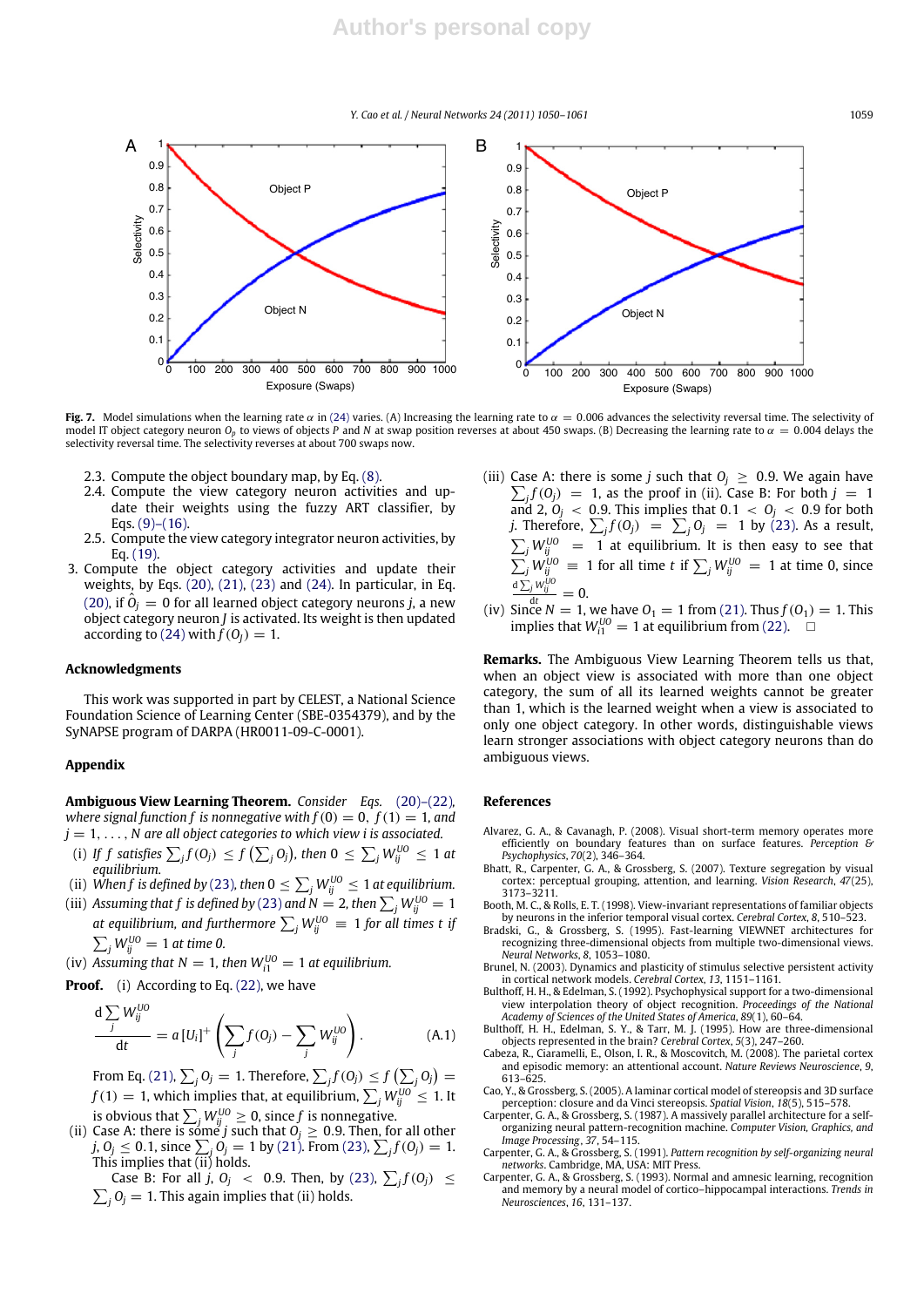## **Author's personal copy**

## 1060 *Y. Cao et al. / Neural Networks 24 (2011) 1050–1061*

- Carpenter, G. A., Grossberg, S., Markuzon, N., Reynolds, J. H., & Rosen, D. B. (1992). Fuzzy ARTMAP—a neural network architecture for incremental supervised learning of analog multidimensional maps. *IEEE Transactions on Neural Networks*, *3*, 698–713.
- Carpenter, G. A., Grossberg, S., & Rosen, D. B. (1991). Fuzzy ART: fast stable learning and categorization of analog patterns by an adaptive resonance system. *Neural Networks*, *4*, 759–771.
- Carpenter, G. A., & Ross, W. D. (1993). ART-EMAP: a neural network architecture for learning and prediction by evidence accumulation. In *Proceedings of the world congress on neural networks. WCNN-93. III* (pp. 649–656).
- Chang, H.-C., Cao, Y., & Grossberg, S. (2009). Where's Waldo? How the brain earns to categorize and discover desired objects in a cluttered scene [Abstract]. *Journal of Vision*, *9*(8), 173.
- Chiu, Y. C., & Yantis, S. (2009). A domain-independent source of cognitive control for task sets: shifting spatial attention and switching categorization rules. *Journal of Neuroscience*, *29*, 3930–3938.
- Ciaramelli, E., Grady, C. L., & Moscovitch, M. (2008). Top-down and bottom-up attention to memory: a hypothesis (AtoM) on the role of the posterior parietal cortex in memory retrieval. *Neuropsychologia*, *46*, 1828–1851.
- Corbetta, M., Kincade, J. M., Ollinger, J. M., McAvoy, M. P., & Shulman, G. L. (2000). Voluntary orienting is dissociated from target detection in human posterior parietal cortex. *Nature Neuroscience*, *3*, 292–297.
- Daniel, P. M., & Whitteridge, D. (1961). The representation of the visual field on the cerebral cortex in monkeys. *The Journal of Physiology*, *159*, 203–221.
- Davidoff, J. (1991). *Cognition through color*. Cambridge, MA: MIT Press.
- Desimone, R. (1998). Visual attention mediated by biased competition in extrastriate visual cortex. *Philosophical Transactions of the Royal Society, Series B (Biological Sciences)*, *353*(1373), 1245–1255.
- Desimone, R., & Gross, C. G. (1979). Visual areas in the temporal cortex of the macaque. *Brain Research*, *178*, 363–380.
- Durstewitz, D., Seamans, J. K., & Sejnowski, T. J. (2000). Neurocomputational models of working memory. *Nature Neuroscience*, *3*, 1184–1191.
- Elder, J. H., & Zucker, S. W. (1998). Evidence for boundary-specific grouping. *Vision Research*, *38*(1), 143–152.
- Engel, A. K., Fries, P., & Singer, W. (2001). Dynamic predictions: oscillations and synchrony in top-down processing. *Nature Reviews Neuroscience*, *2*(10), 704–716.
- Fang, L., & Grossberg, S. (2009). From stereogram to surface: how the brain sees the world in depth. *Spatial Vision*, *22*(1), 45–82.
- Fazl, A., Grossberg, S., & Mingolla, E. (2009). View-invariant object category learning, recognition, and search: how spatial and object attention are coordinated using surface-based attentional shrouds. *Cognitive Psychology*, *58*, 1–48.
- Fischer, H. (1973). Overlap of receptive field centers and representation of the visual field in the cat's optic tract. *Vision Research*, *13*, 2113–2120.
- Foley, N. C., Grossberg, S., & Mingolla, E. (2011). Neural dynamics of object-based multifocal visual spatial attention and priming: object cueing, useful-field-ofview, and crowding (submitted for publication).
- Fuster, J. M., & Jervey, J. P. (1981). Inferotemporal neurons distinguish and retain behaviorally relevant features of visual stimuli. *Science*, *212*, 952–955.
- Gross, C. G., Rocha-Miranda, C. E., & Bender, D. B. (1972). Visual properties of neurons in inferotemporal cortex of the macaque. *Journal of Neurophysiology*, *35*, 96–111.
- Grossberg, S. (1968). Some nonlinear networks capable of learning a spatial pattern of arbitrary complexity. *Proceedings of the National Academy of Sciences*, *59*, 368–372.
- Grossberg, S. (1973). Contour enhancement, short-term memory, and constancies in reverberating neural networks. *Studies in Applied Mathematics*, *52*, 213–257.
- Grossberg, S. (1976). Adaptive pattern classification and universal recoding, I: parallel development and coding of neural feature detectors. *Biological Cybernetics*, *23*, 121–134.
- Grossberg, S. (1980). How does a brain build a cognitive code? *Psychological Review*, *87*, 1–51.
- Grossberg, S. (1987). Cortical dynamics of three-dimensional form, color, and brightness perception, II: binocular theory. *Perception & Psychophysics*, *41*, 117–158.
- Grossberg, S. (1994). 3-D vision and figure-ground separation by visual cortex. *Perception & Psychophysics*, *55*(1), 48–121.
- Grossberg, S. (2003). How does the cerebral cortex work? Development, learning, attention, and 3-D vision by laminar circuits of visual cortex. *Behavioral and Cognitive Neuroscience Reviews*, *2*(1), 47–76.
- Grossberg, S. (2007). Consciousness CLEARS the mind. *Neural Networks*, *20*(9), 1040–1053.
- Grossberg, S. (2009). Cortical and subcortical predictive dynamics and learning during perception, cognition, emotion, and action. *Philosophical Transactions of the Royal Society of London*, *364*, 1223–1234.
- Grossberg, S., & Huang, T. (2009). ARTSCENE: a neural system for natural scene classification. *Journal of Vision*, *9*, 1–19.
- Grossberg, S., & Mingolla, E. (1985). Neural dynamics of perceptual grouping: textures, boundaries, and emergent segmentations. *Perception & Psychophysics*, *38*(2), 141–171.
- Grossberg, S., & Seidman, D. (2006). Neural dynamics of autistic behaviors: cognitive, emotional, and timing substrates. *Psychological Review*, *113*(3), 483–525.
- Grossberg, S., & Todorovic, D. (1988). Neural dynamics of 1-D and 2-D brightness perception: a unified model of classical and recent phenomena. *Perception & Psychophysics*, *43*, 241–277.
- Grossberg, S., & Versace, M. (2008). Spikes, synchrony, and attentive learning by laminar thalamocortical circuits. *Brain Research*, *1218*, 278–312.
- Grossberg, S., & Yazdanbakhsh, A. (2005). Laminar cortical dynamics of 3D surface perception: stratification, transparency, and neon color spreading. *Vision Research*, *45*(13), 1725–1743.
- Horton, J. C., & Hoyt, W. F. (1991). The representation of the visual field in human striate cortex: a revision of the classic Holmes map. *Archives of Ophthalmology*, *109*, 816–824.
- Ito, M., Tamura, H., Fujita, I., & Tanaka, K. (1995). Size and position invariance of neuronal responses in monkey inferotemporal cortex. *Journal of Neurophysiology*, *73*, 218–226.
- Kohonen, T. (1989). *Self-organization and associative memory* (3rd ed.) Berlin: Springer-Verlag.
- Lamme, V. A., Rodriguez-Rodriguez, V., & Spekreijse, H. (1999). Separate processing dynamics for texture elements, boundaries and surfaces in primary visual cortex of the macaque monkey. *Cerebral Cortex*, *9*(4), 406–413.
- Li, N., & DiCarlo, J. J. (2008). Unsupervised natural experience rapidly alters invariant object representation in visual cortex. *Science*, *321*, 1502–1507.
- Li, N., & DiCarlo, J. J. (2010). Unsupervised natural visual experience rapidly reshapes size invariant object represent in inferior temporal cortex. *Neuron*, *67*, 1062–1075.
- Logothetis, N. K., Pauls, J., Bulthoff, H. H., & Poggio, T. (1994). View-dependent object recognition by monkeys. *Current Biology*, *4*(5), 401–414.
- McCormick, D. A. (2001). Brain calculus: neural integration and persistent activity. *Nature Neuroscience*, *4*, 113–114.
- Miller, E. K., Li, L., & Desimone, R. (1993). Activity of neurons in anterior inferior temporal cortex during a short-term memory task. *Journal of Neuroscience*, *13*, 1460–1478.
- Miyashita, Y., & Chang, H. S. (1988). Neuronal correlate of pictorial short-term memory in the primate temporal cortex. *Nature*, *331*, 68–70.
- Mongillo, G., Amit, D. J., & Brunel, N. (2003). Retrospective and prospective persistent activity induced by Hebbian learning in a recurrent cortical network. *European Journal of Neuroscience*, *18*, 2011–2044.
- Mongillo, G., Barak, O., & Tsodyks, M. (2008). Synaptic theory of working memory. *Science*, *319*, 1543–1546.
- Otto, T., & Eichenbaum, H. (1992). Neuronal activity in the hippocampus during nonmatch to sample performance in rats: evidence for hippocampal processing in recognition memory. *Hippocampus*, *2*, 323–334.
- Peterhans, E., & von der Heydt, R. (1989). Mechanisms of contour perception in monkey visual cortex. II. Contours bridging gaps. *Journal of Neuroscience*, *9*, 1749–1763.
- Poggio, T., & Edelman, S. (1990). A network that learns to recognize 3D objects. *Nature*, *343*, 263–266.
- Pollen, D. A. (1999). On the neural correlates of visual perception. *Cerebral Cortex*, *9*(1), 4–19.
- Raizada, R. D., & Grossberg, S. (2003). Towards a theory of the laminar architecture of cerebral cortex: computational clues from the visual system. *Cerebral Cortex*, *13*(1), 100–113.
- Reynolds, J. H., & Heeger, D. J. (2009). The normalization model of attention. *Neuron*, *61*(2), 168–185.
- Riesenhuber, M., & Poggio, T. (1999). Hierarchical models of object recognition in cortex. *Nature Neuroscience*, *2*, 1019–1025.
- Riesenhuber, M., & Poggio, T. (2000). Models of object recognition. *Nature Neuroscience*, *3*, 1199–1204.
- Riesenhuber, M., & Poggio, T. (2002). Neural mechanisms of object recognition. *Current Opinion in Neurobiology*, *12*, 162–168.
- Rogers-Ramachandran, D. C., & Ramachandran, V. S. (1998). Psychophysical evidence for boundary and surface systems in human vision. *Vision Research*, *38*(1), 71–77.
- Schwartz, E. L. (1980). Computational anatomy and functional architecture of striate cortex: a spatial mapping approach to perceptual coding. *Vision Research*, *20*, 645–669.
- Schwartz, E. L., Desimone, R., Albright, T. D., & Gross, C. G. (1983). Shape recognition and inferior temporal neurons. *Proceedings of the National Academy of Sciences of the United States of America*, *80*, 5776–5778.
- Seibert, M., & Waxman, A. M. (1992). Adaptive 3-D object recognition from multiple views. *IEEE Transactions on Pattern Analysis and Machine Intelligence*, *14*(2), 107–124.
- Serre, T., Kreiman, G., Kouh, M., Cadieu, C., Knoblich, U., & Poggio, T. (2007). A quantitative theory of immediate visual recognition. *Progress in Brain Research*, *165*, 33–56.
- Serre, T., Oliva, A., & Poggio, T. (2007). A feedforward architecture accounts for rapid categorization. *Proceedings of the National Academy of Sciences*, *104*(15), 6424–6429.
- Spitzer, H., Desimone, R., & Moran, J. (1998). Increased attention enhances both behavioral and neuronal performance. *Science*, *240*, 338–340.
- Tomita, H., Ohbayashi, M., Nakahara, K., Hasegawa, I., & Miyashita, Y. (1999). Topdown signal from prefrontal cortex in executive control of memory retrieval. *Nature*, *401*, 699–703.
- Tootell, R. B., Silverman, M. S., Switkes, E., & DeValois, R. L. (1982). Deoxyglucose analysis of retinotopic organization in primate smote cortex. *Science*, *218*, 902–904.